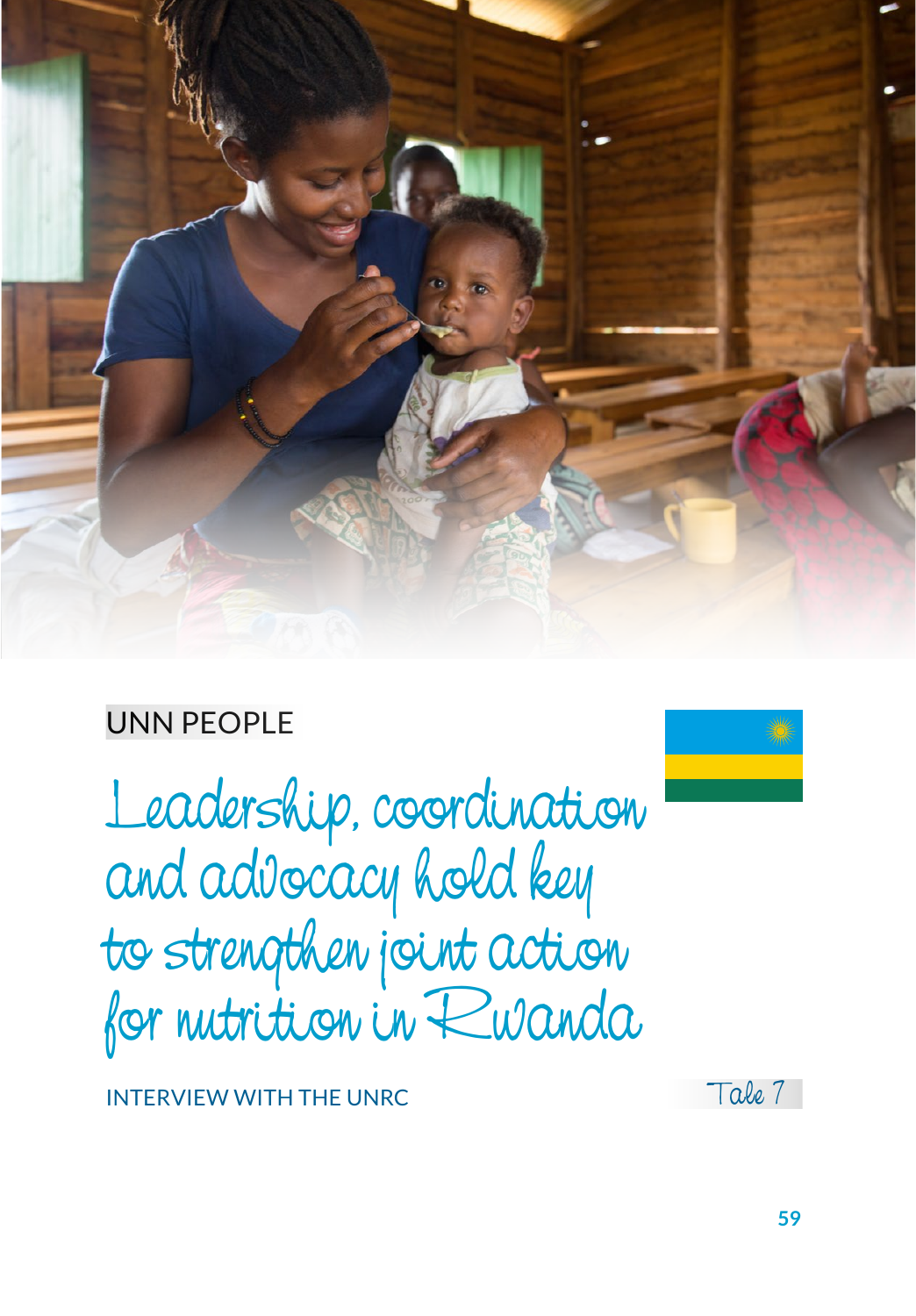Wanda joined the Scaling Up Nutrition (SUN) Movement<br>in December 2011, one of the early-riser countries. Between<br>2012-2016, the country received UNN-REACH support, helping<br>to nurture approaches such as joint nutrition prog in December 2011, one of the early-riser countries. Between 2012−2016, the country received UNN-REACH support, helping to nurture approaches such as joint nutrition programming.<sup>24</sup> The UN Network (UNN) was set up in 2016, after phasing out the REACH country engagement, and comprises five United Nations agencies: the United Nations Children's Fund (UNICEF), the Food and Agriculture Organization of the United Nations (FAO), the World Food Programme (WFP), the World Health Organization (WHO) and the International Fund for Agricultural Development (IFAD).

We interviewed Fodé Ndiaye, the United Nations Resident Coordinator (UNRC) in Rwanda since July 2017, on his views regarding nutrition and UN collaboration in the country. Prior to his appointment in Rwanda, Fodé served as the Resident Coordinator and Humanitarian Coordinator in Niger for five years. The heads of different United Nations agencies in the country supported the preparations for this interview, including Julianna Lindsey (UNICEF); Edith Heines (WFP); Gualbert Gbehounou (FAO); and Dr Kasonde Mwinga (WHO) as well as the Resident Coordinator Office Team Leader, Josephine Ulimwengu.



*Fodé Ndiaye (left), United Nations Resident Coordinator for Rwanda, visits UN programming site on World Food Day, October 2019* FAO/Teopista Mutesi

<sup>24</sup> The UNN-REACH (Renewed Efforts Against Child Hunger and undernutrition) initiative was founded in 2008 and has used a multi-sectoral approach to build national capacity in nutrition governance and scaling up actions against malnutrition.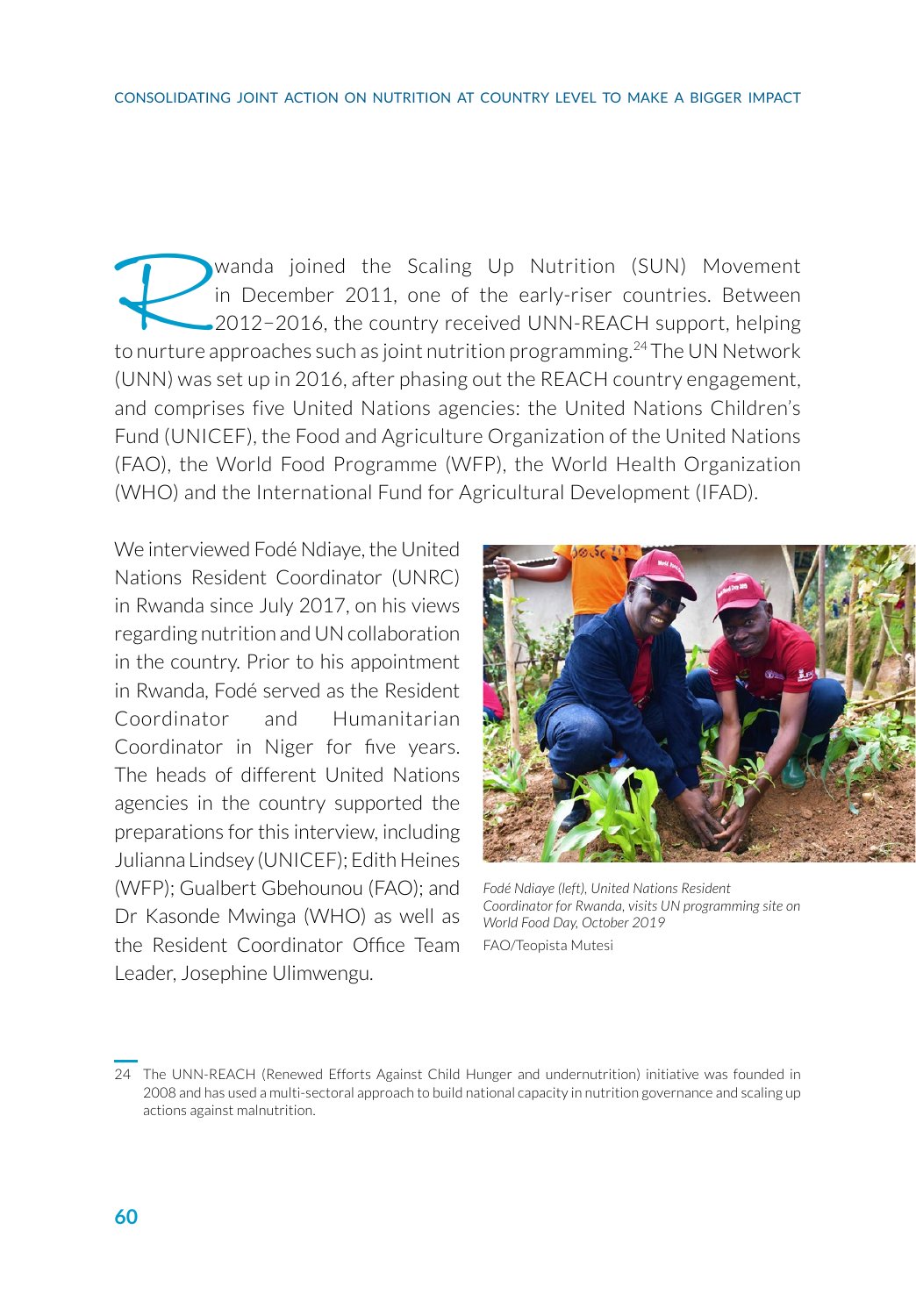## **Question 1:** *What do you see as the role of the UNRC in nutrition?*

The role is centered around leadership, coordination and advocacy.<br>As Resident Coordinator (RC), I lead the work of the UN Country<br>Team, which consists of all the UN heads of agencies, and that is the<br>nighest governing bod As Resident Coordinator (RC), I lead the work of the UN Country Team, which consists of all the UN heads of agencies, and that is the highest governing body of the UN in Rwanda. Nutrition is an important part of our United Nations Development Assistance Plan 2018−2023 (UNDAP II, now known as the Cooperation Framework), which is aligned with and contributing to the implementation of the National Strategy for Transformation [2017−2024], which in turn, is grounded in the 2030 Agenda and the Africa Agenda  $2063$ <sup>25</sup> The UNDAP II has an outcome directly linked to nutrition; outcome 3, that "By 2023, People in Rwanda, particularly the most vulnerable, enjoy increased and equitable access to quality education, health, nutrition and water, sanitation and hygiene (WASH) services". Nutrition is also mainstreamed in the other pillars of the UNDAP II, economic transformation and transformational governance.

An important concrete achievement for the UN in Rwanda within the field of nutrition was the development of the joint UN agency programme, *Effectively Fighting Chronic Malnutrition in Rwanda: Phase I (2013—2018)* and *Phase II (2018— 2023)*, which piggy-backs on the agencies involved in the SUN Movement. This 6.5 million USD programme is supported by the Swiss Development Corporation and UN agencies, including FAO, UNICEF, WHO, WFP and IFAD, lining up with important ministries such as the Ministry of Local Government, Ministry of Gender and Family Promotion, Ministry of Health, Ministry of Agriculture, and of course, the National Early Childhood Development Programme (NECDP). The NECDP is a Government programme with the general mission to coordinate all interventions that support adequate ECD for children from conception to six years of age, as outlined in the Rwanda

<sup>25</sup> Agenda 2063 is the blueprint and master plan for transforming Africa into the global powerhouse of the future. Available at https://au.int/en/agenda2063.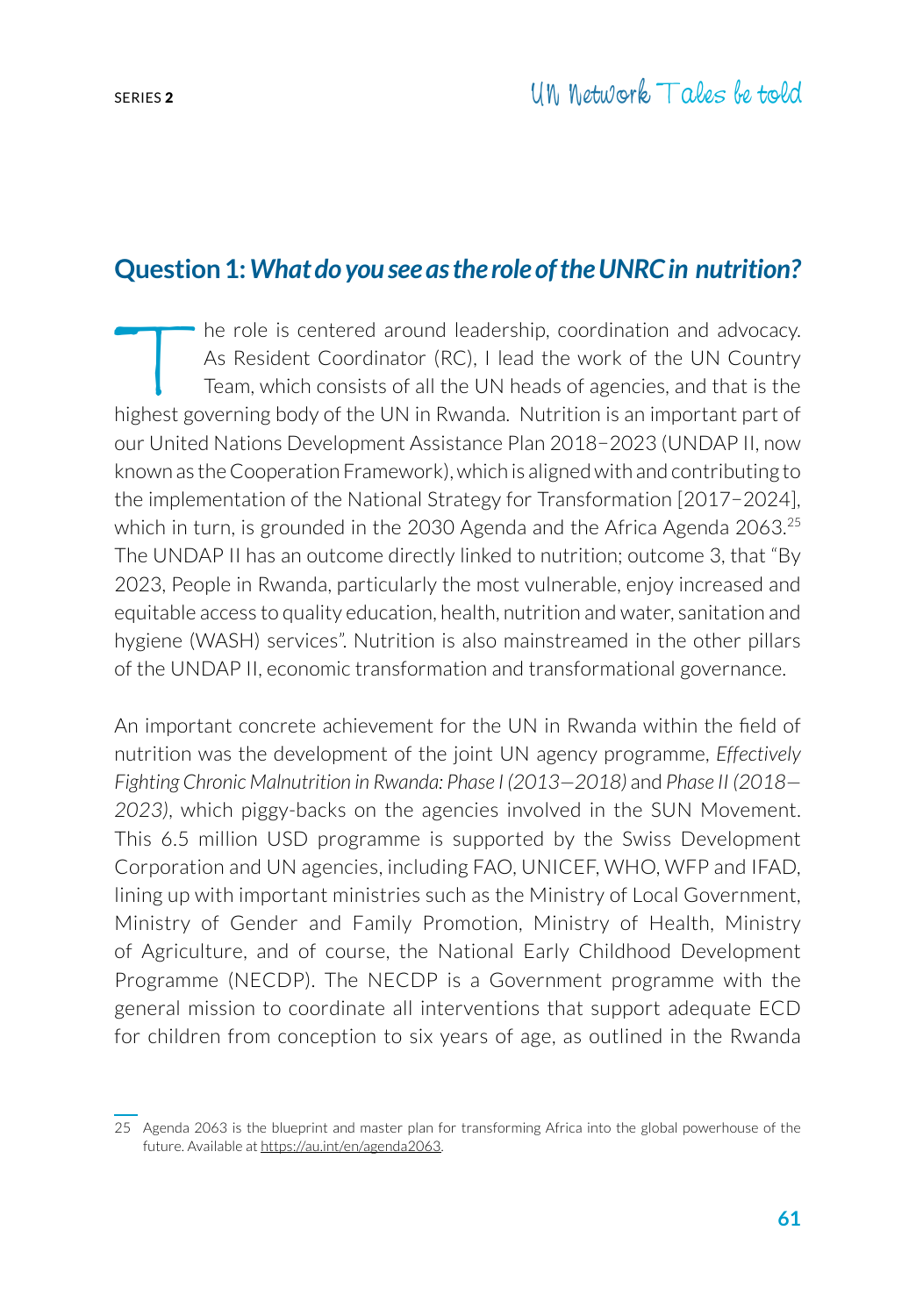Early Childhood Development Policy.<sup>26</sup> We made sure to emphasize these multi-sectoral linkages, even more so in Phase II of the programme, to address stunting in Rwanda. The joint programme has been endorsed by the participating Government entities as well as the Ministry of Finance, and the Government leads the implementation of programme activities and provides in-kind support.



26 NECDP is the national agenda mandated to coordinate inter-sectoral action to implement communitybased interventions for nutrition, including growth monitoring and promotion at community level, cooking demonstrations, micronutrient powders to reduce anemia in young children and kitchen gardens to improve dietary diversity.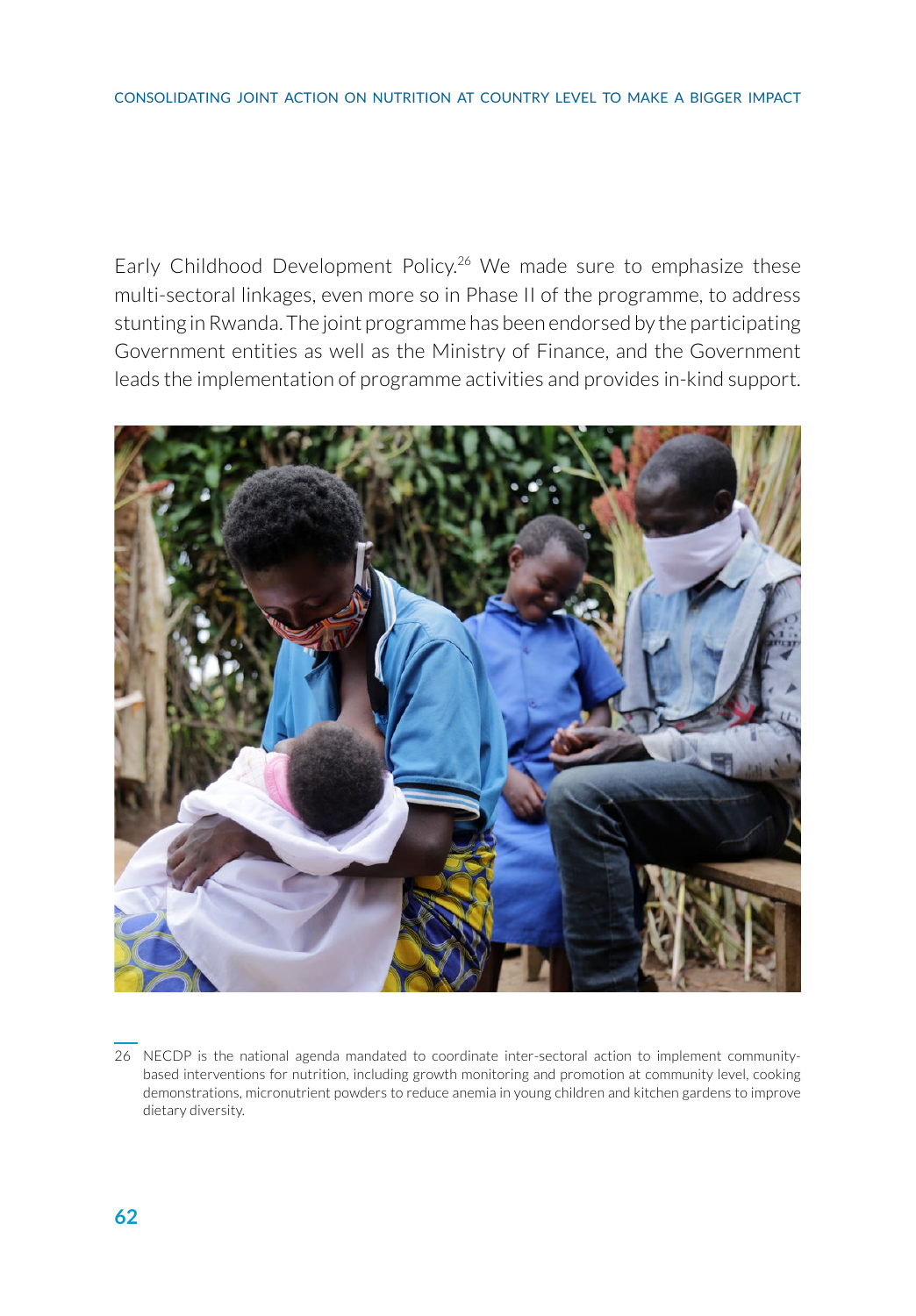As RC, I am also representing the UN in different coordination mechanisms, for example co-chairing the quarterly Development Partners Coordination Group (DPCG) meetings and the annual Development Partners Retreat, where government and development partners meet to discuss important matters, including nutrition, related to the development of Rwanda. I bring the UN perspective, but also the perspectives emerging from discussions in the DPC Group via monthly meetings.

## **Question 2:** *How has the SDG framework and a wider understanding of nutrition helped to galvanize UN collective action?*

The Government of Rwanda has long considered improving nutrition as a<br>top priority. Nutrition is also linked to human capital building, which is key<br>for the country to achieve its development goals. The SDG framework,<br>as I top priority. Nutrition is also linked to human capital building, which is key for the country to achieve its development goals. The SDG framework, as I mentioned before, has stressed the importance of applying a multi-sectoral approach that cuts across other goals. At least twelve of the seventeen goals, including SDG2, contain indicators that are highly relevant to nutrition. In the country, we have various sectoral policies and strategies that are aligned with the SDGs and these make a good entry point for UN action in advancing nutrition. Awareness-raising on the Agenda 2030 is also helping to promote sustainable development in line with the Government's 2050 Vision to improve living standards.

The SDGs promote a collective agenda and you can't see any single UN agency being the sole custodian of any SDG – this feeds into the joint process of creating the agencies' Country Programme Documents and a conducive environment for working together. The current situation with COVID-19 has taken a toll on what we are doing, but it has also presented an opportunity to further strengthen the collective elements around supporting relevant action on the Government's development plans, where nutrition is one aspect.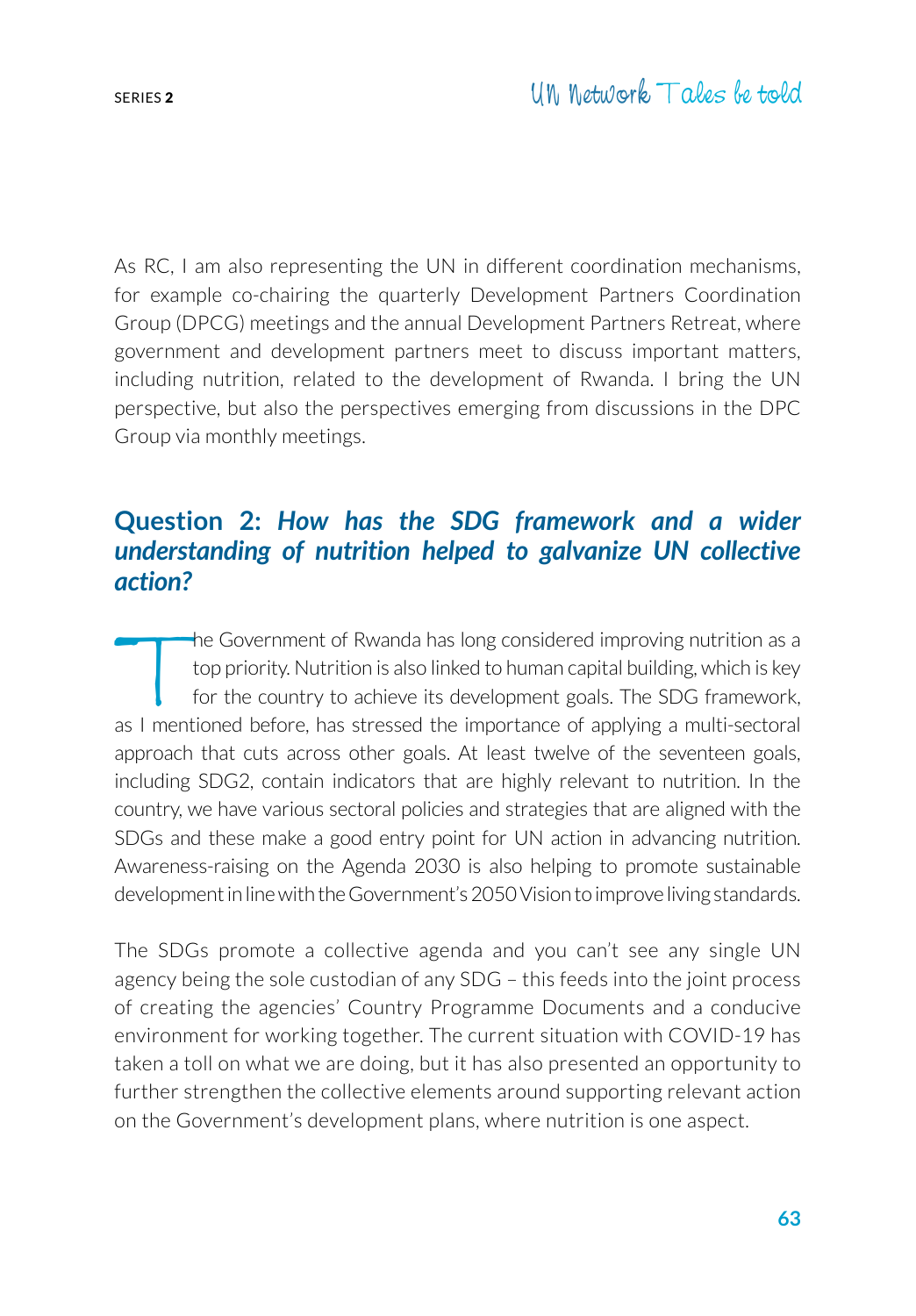## **Question 3:** *Can you tell us more about how COVID-19 is affecting UN joint action for nutrition in Rwanda?*

The UN has now finalized its Joint Programme against COVID-19,<br>which was an opportunity for the United Nations to help shape the<br>government's economic recovery plan. The Joint Programme includes<br>a big component on agricult which was an opportunity for the United Nations to help shape the government's economic recovery plan. The Joint Programme includes a big component on agriculture, food security and nutrition as well as on social protection. Even within the Development Partners Group, we've made sure that nutrition was part of the four sub-groups that have been established to support the fight against COVID-19, especially in the sub-group for social protection and vulnerable people, co-led by UNICEF and DFID, as well as the sub-group for the food security, agriculture and nutrition, led by FAO, WFP and the EU.

These new platforms and the joint work taking place within them have helped us to broaden the stakeholders involved. Through the UN Joint Assessment on the socio-economic impact of COVID-19, some messages and policy recommendations have been shared with the government and national stakeholders, including on food security and nutrition. The UN Network has also supported the rapid analysis data collection to help provide the government with the right data in order to better handle their food distribution during the pandemic.

The Policy Brief from the SUN Secretariat on COVID-19 and nutrition<sup>27</sup> showed us some of the ways that COVID-19 has negatively impacted Rwanda. For example, access to school feeding has been negatively affected by school closures and also the closure of the Early Childhood Development centres [part of the National ECD Programme], places where young children normally have access

<sup>27</sup> SUN Movement Secretariat in collaboration with MQSUN+ and the global SUN networks. 2019. *SUN Movement Information Note on COVID-19 and Nutrition.* Available at https://scalingupnutrition.org/wpcontent/uploads/2020/04/SUN-COVID-19\_InformationNote\_ENG.pdf; SUN Movement Secretariat. 2019. *COVID-19 and Scaling Up Nutrition Factsheet*. Geneva. Available at [https://scalingupnutrition.org/wp-content/](https://scalingupnutrition.org/wp-content/uploads/2020/11/COVID-19-factsheet_NOV_EN.pdf) [uploads/2020/11/COVID-19-factsheet\\_NOV\\_EN.pdf.](https://scalingupnutrition.org/wp-content/uploads/2020/11/COVID-19-factsheet_NOV_EN.pdf)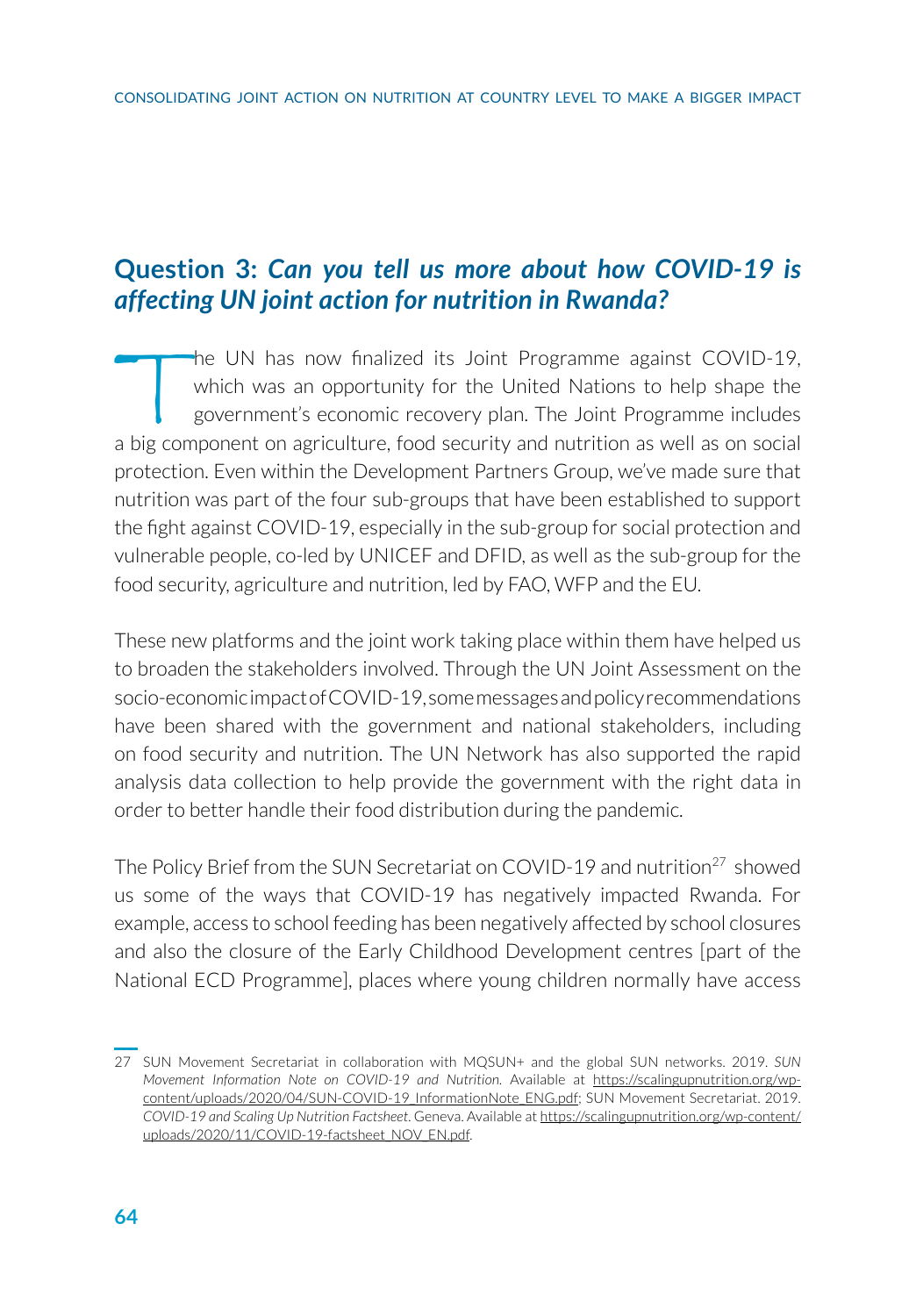to food at the community level. However, Rwanda's community approach for nutrition is helping the country in the fight against malnutrition.

#### **Question 4:** *Has the enhanced role of the UNRC empowered you to foster collective action on nutrition?*

The coordination efforts are supported by a stronger RC Office, with<br>additional human resources in key areas, such as strategic planning and<br>team leadership; economics; development finance and partnership;<br>data management additional human resources in key areas, such as strategic planning and team leadership; economics; development finance and partnership; data management and reporting; and communication and advocacy. We've brought together all the agencies looking at various rights, including the Right to Food; we're coordinating not just on programming but also on policy and advocacy. Some of the joint programmes may not be labelled as nutrition but they still support nutrition. For example, the joint agriculture programme on Rural Women Economic Empowerment covers social and behaviour change communication activities to promote the consumption of nutritious foods among women smallholder farmers, along with the environment and resilient agriculture.

Stunting and anemia are impacting children under five and women of reproductive age more than others; therefore, we have also brought in agencies working with a gender lens perspective, such as UN WOMEN. In all our work, we are determined to reach the most vulnerable – children, women, people with disabilities and others – leaving no one behind.

We are also broadening the work to ensure that UN programmes work in the Humanitarian-Development-Peace Nexus. We support refugees as well as host communities, and we support young entrepreneurs to develop their skills and bring more affordable food to the table. We are also right now starting a new programme in collaboration with the UN in DRC [Democratic Republic of the Congo] on crossborder trade and social cohesion in Rwanda and DRC. An important aspect of the programme is to improve livelihoods for people living in the border areas.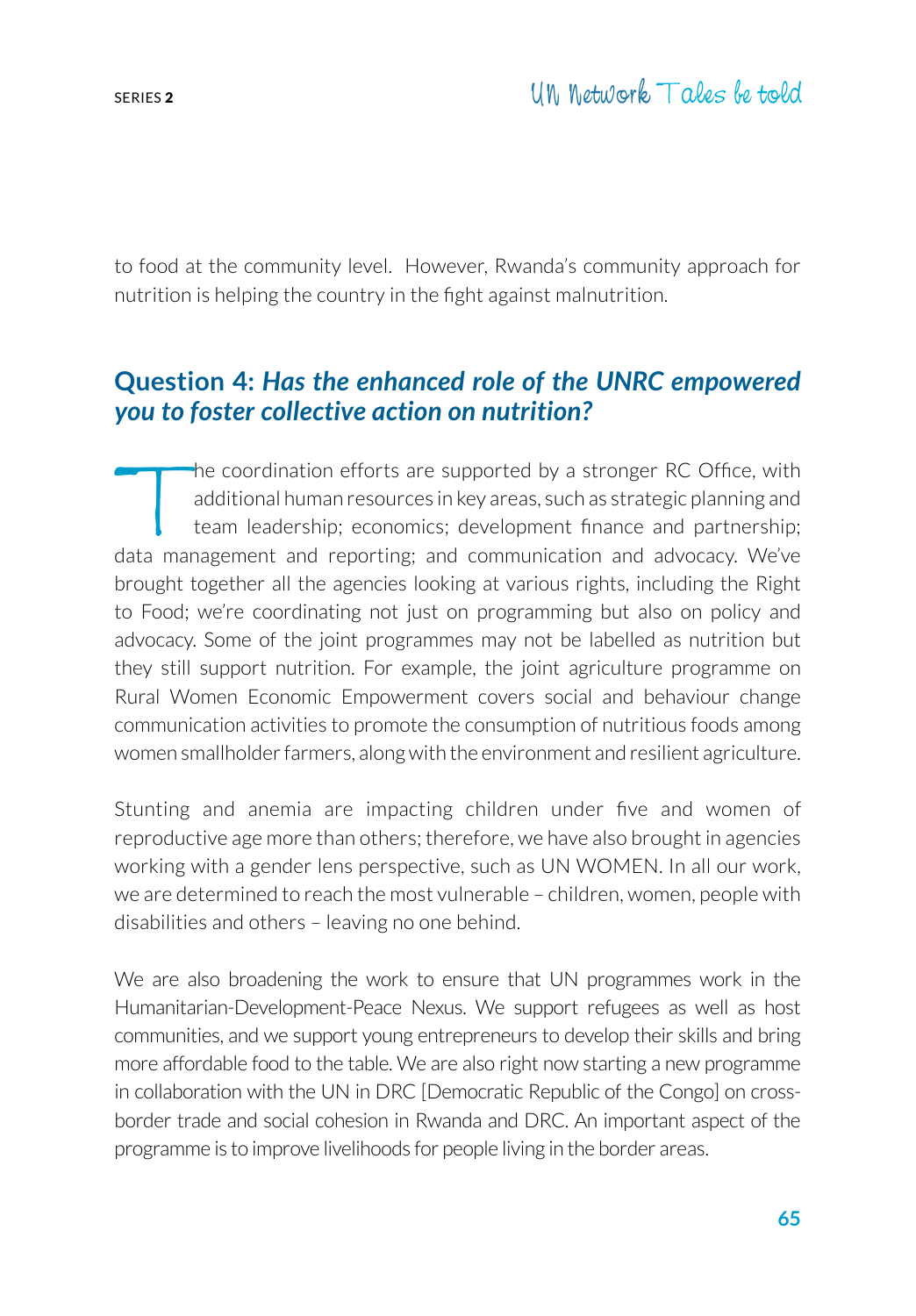# **Question 5:** *How best can nutrition be leveraged within the existing SUN networks in Rwanda?*

nly by applying a multi-sectoral approach, addressing both immediate<br>and underlying factors influencing nutrition, will we be able to improve<br>malnutrition in the country. And effective coordination is key to success.<br>A num and underlying factors influencing nutrition, will we be able to improve malnutrition in the country. And effective coordination is key to success. A number of SUN networks are active in Rwanda, including the Civil Society Alliance, the Donor Network and the Academia Network. The technical working group for food, nutrition and WASH is also a coordinating platform. The UN Network is supporting the process of working with the private sector, but a business network has not been set up yet. We are also discussing working with the private sector through other mechanisms, such as the DPCG, not specifically on nutrition but as part of the development agenda and supporting human capital development in the country.

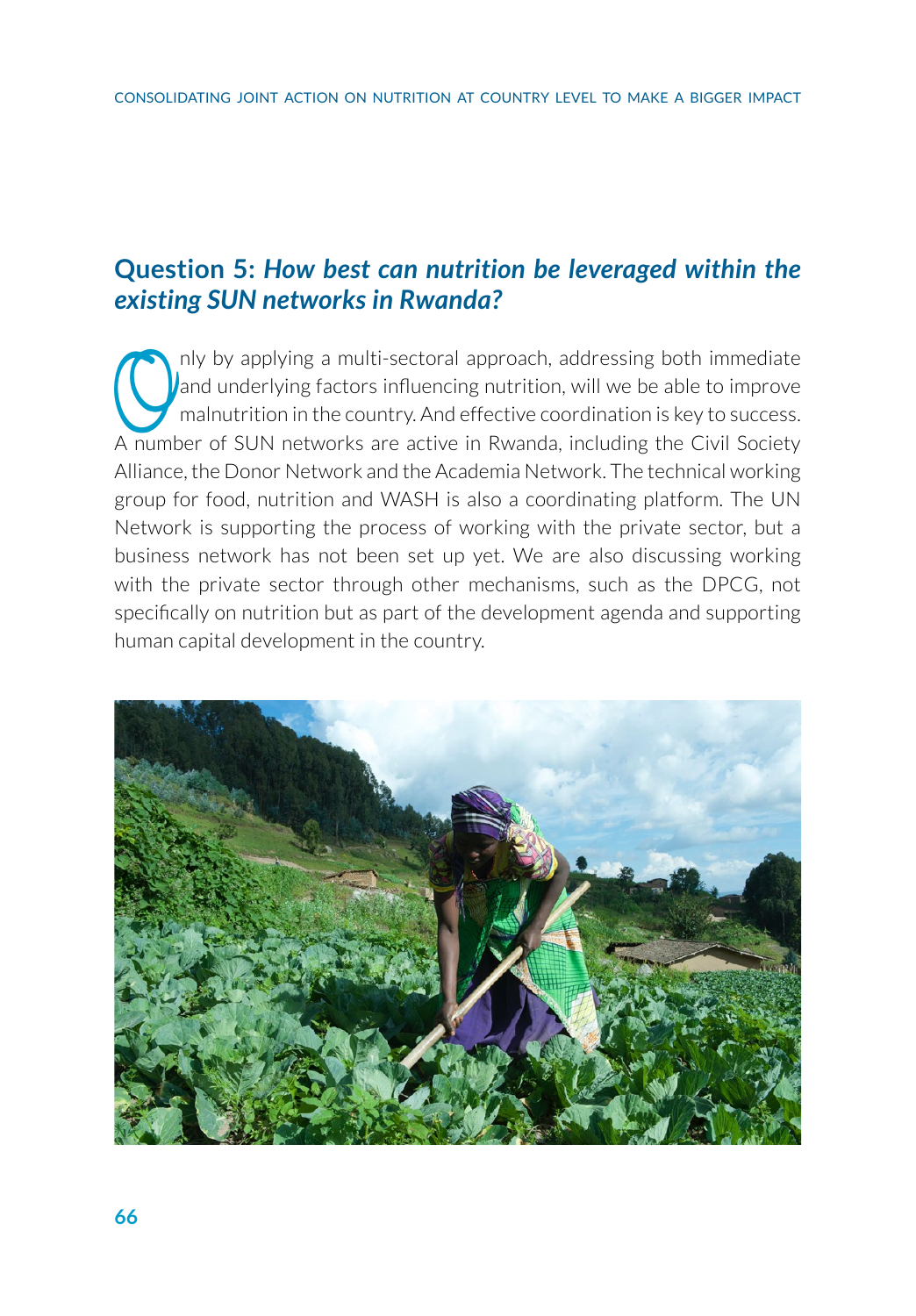# **Question 6:** *What do you see as the UN Network's recent successes?*

The have the development of the new National Nutrition Policy, which<br>
still needs to give its final approval. UN agencies have supported the<br>
publication of the national Food-based Dietary Guidelines, the integration of has been approved by the Social Ministries Cluster, but the Cabinet still needs to give its final approval. UN agencies have supported the publication of the national Food-based Dietary Guidelines, the integration of nutrition in the updated curriculum for the community health workers and initiating nutritional care for the prevention and management for diet-related noncommunicable diseases (NCDs) at health facility level.

#### **Question 7:** *Can you describe some of the remaining challenges for UN engagement in nutrition and how these might be overcome?*

of course, we still have challenges. Current data is showing a decrease<br>in stunting levels in children under five, down from 44 percent in 2010<br>to 38.2 percent in 2015, but prevalence still remains high, particularly<br>among in stunting levels in children under five, down from 44 percent in 2010  $\sigma$  to 38.2 percent in 2015, but prevalence still remains high, particularly among rural households and in the Western Province (45 percent). The level of wasting declined from 5 percent to 2 percent between 2010 and 2015.<sup>28</sup> We still don't know the full impact that COVID-19 will have on undernutrition.

Other elements to highlight are NCDs which are increasing in Rwanda, including obesity in certain age groups that needs attention.<sup>29</sup> This double burden of malnutrition is being tackled through the Food-based Dietary Guidelines, and also through the quality of nutrition-specific interventions via the health sector

<sup>28</sup> National Institute of Statistics of Rwanda. *Demographic and Health Survey (DHS)*. Available at [https://www.](https://www.statistics.gov.rw/datasource/demographic-and-health-survey-dhs) [statistics.gov.rw/datasource/demographic-and-health-survey-dhs](https://www.statistics.gov.rw/datasource/demographic-and-health-survey-dhs).

<sup>29</sup> As of 2015, the national prevalence of under-five overweight is 7.9 percent, which has increased slightly from 6.9 percent in 2010. Meanwhile, 9.3 percent of women and 1.9 percent of men are obese (Development Initiatives Poverty Research Ltd. 2019. *Global Nutrition Report; Rwanda country profile.* Available at https:// globalnutritionreport.org/resources/nutrition-profiles/africa/eastern-africa/rwanda/#profile.).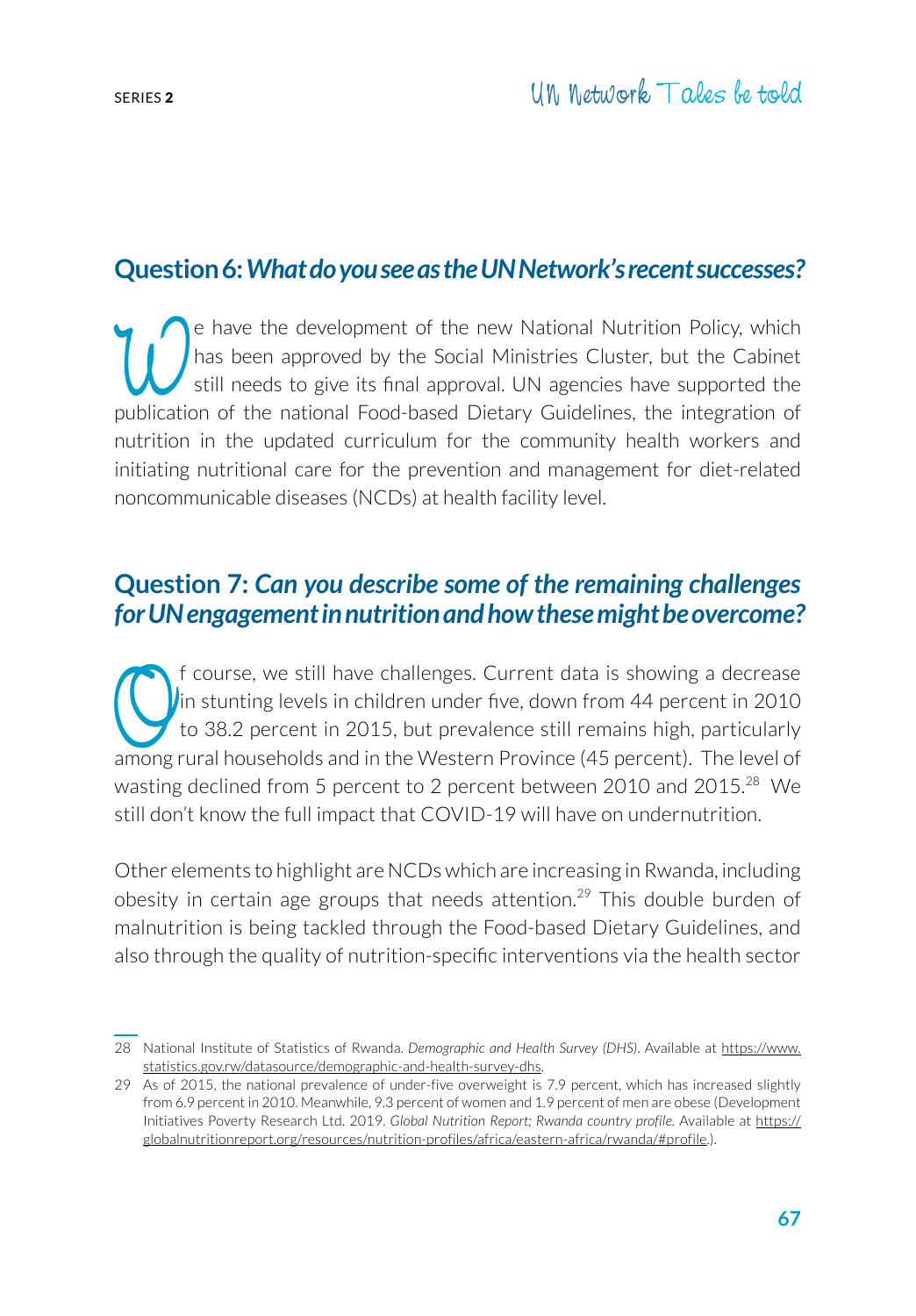and scaling up nutrition-sensitive interventions, such as agriculture, WASH and social protection. The UN is playing a key role in this.

The Government also needs to put in place long-term strategies to ensure the procurement of essential nutrition commodities, such as ready-to-use therapeutic foods (RUTFs) and micronutrient powders. The use of data to inform programming also needs to be strengthened. Rwanda is a data-rich country with strong routine monitoring systems, but we have to use them better for policy discussion in order to ensure equitable use of resources. We have a strong partnership with the National Institute of Statistics of Rwanda (NISR). In my opinion, we really have to address issues of sustainability and budget allocation because Rwanda is heavily dependent on external finance through the World Bank and other development partners when it comes to, for example, addressing stunting.

It's really important that we focus efforts on financing. Thanks in part to our advocacy, Rwanda has been included as one of the fifteen countries involved in the Integrated National Financing Framework [INFF], an initiative in the Addis Ababa agenda for action on financing for the SDGs, focusing on domestic resources. The INFF was launched by the Prime Minister [Édouard Ngirente] as part of the UN75 commemoration on 21 September 2020. The Government of Rwanda now has a better understanding of what it will cost to achieve the SDGs, including ending hunger and poverty, and of the financial flows, both the category and the amounts, that the country can tap into.

#### **Question 8:** *What do you think are some of the lessons learned from these experiences?*

Initially, UN agencies were working in silos with a fragmented approach,<br>but Rwanda has been one of the pilot countries for Delivering as One<br>UN. When we moved towards establishing the UN Network, it enabled but Rwanda has been one of the pilot countries for Delivering as One UN. When we moved towards establishing the UN Network, it enabled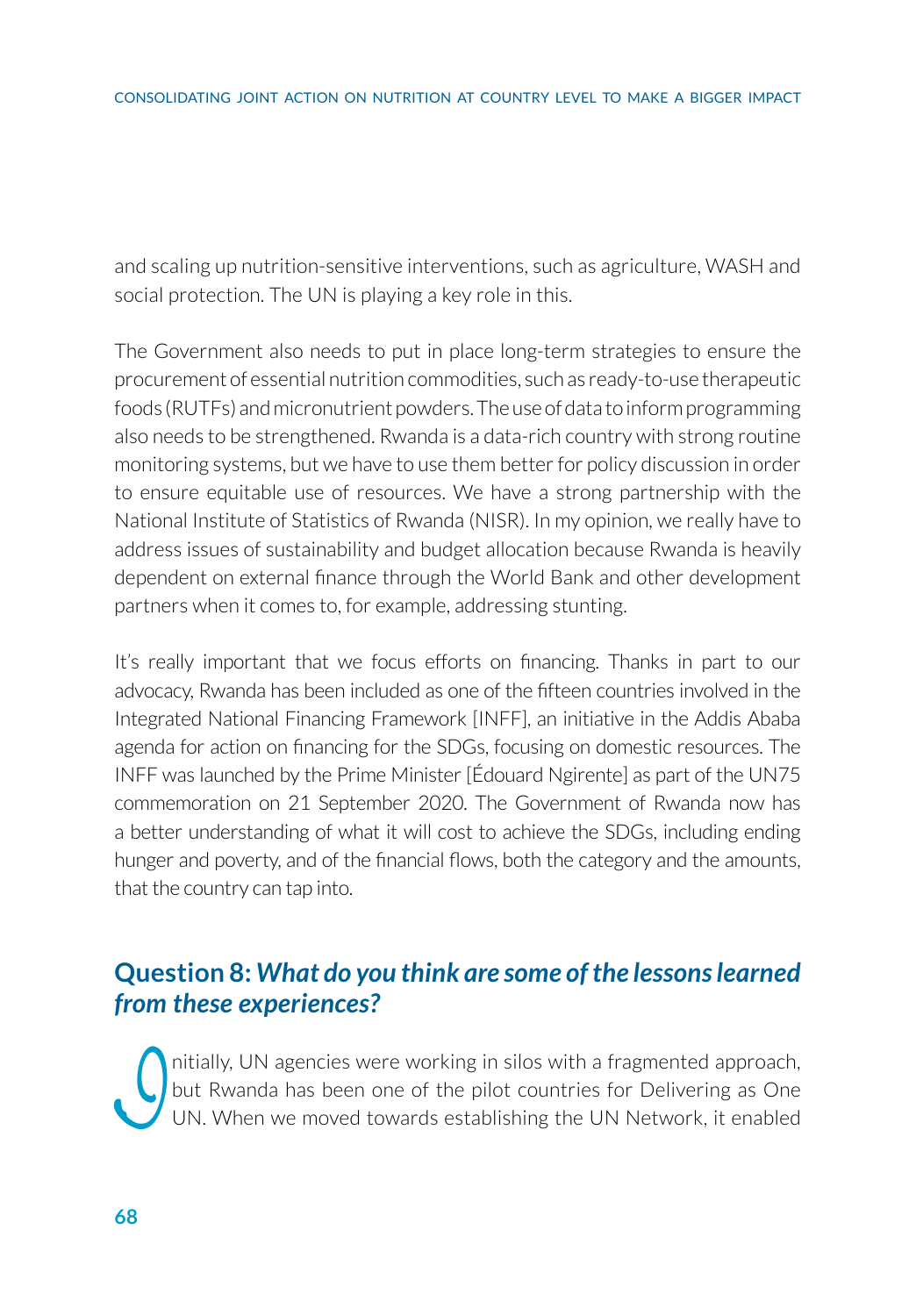us to work together in a more coordinated approach and to combine resources, increase synergies and avoid overlap and duplication. We no longer have nutrition-specific programmes delivered by individual UN agencies, but rather the joint programme derived from UNDAP II (UNSDCF). This has also triggered resources from the Swiss Development Corporation, to form the basis for the joint programme on stunting.

Another lesson has been the benefits of combining efforts. As RC, I supported three approaches that were relevant to nutrition and accepted by the UNCT. These include: (1) a thematic approach – nutrition was a theme for us to focus our joint efforts; (2) a geographic approach – we started the joint programme in two districts and this yielded some positive results for reducing stunting, for us to build on for next steps; and (3) a wider approach – we went beyond the UN actors and brought in more agencies and institutions but through other lenses, such as gender, youth, governance, etc.